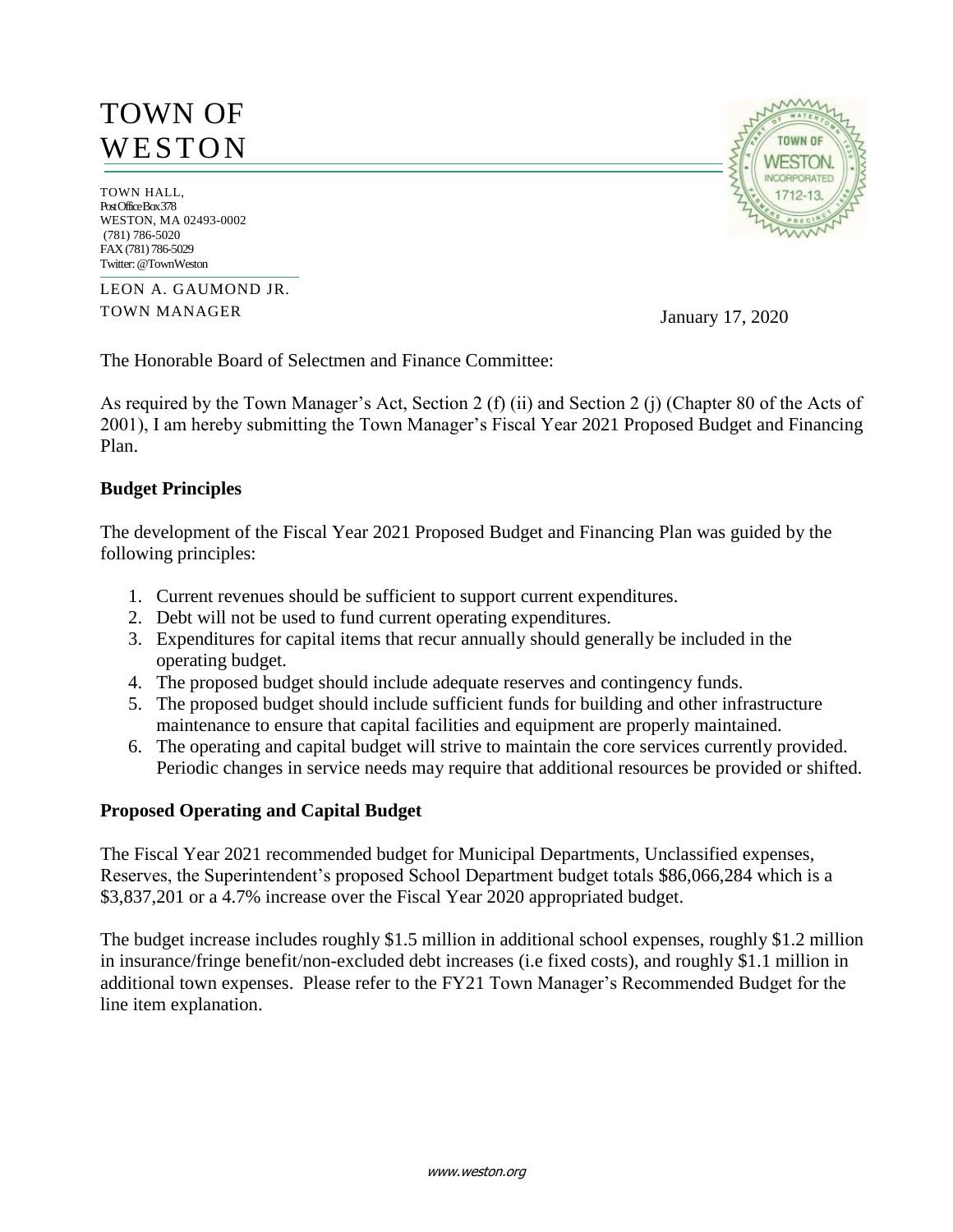#### **Summary of Recommended FY2021 Budget**

|                                                  | <b>FY20</b><br><b>Budget</b> | Recommended<br><b>FY21</b><br><b>Budget</b> | \$ Change | % Change |
|--------------------------------------------------|------------------------------|---------------------------------------------|-----------|----------|
| Schools                                          | 41,441,391                   | 42,906,809                                  | 1,465,418 | 3.5%     |
| Unclassified & Fixed Costs                       | 18,123,585                   | 19,273,708                                  | 1,150,123 | 6.3%     |
| <b>General Government</b>                        | 22,664,107                   | 23,885,767                                  | 1,221,660 | 5.4%     |
| Separate Articles                                | 2,279,656                    | 2,987,879                                   | 708,223   | 31.1%    |
| <b>Total Budget</b>                              | 84,508,739                   | 89,054,163                                  | 4,545,424 | 5.4%     |
| Gross Debt Service Exempt from Proposition 2 1/2 | 9,624,481                    | 10,233,342                                  | 608.861   | 6.3%     |
| Grand Total Budget                               | 94,133,220                   | 99,287,505                                  | 5,154,285 | 5.5%     |

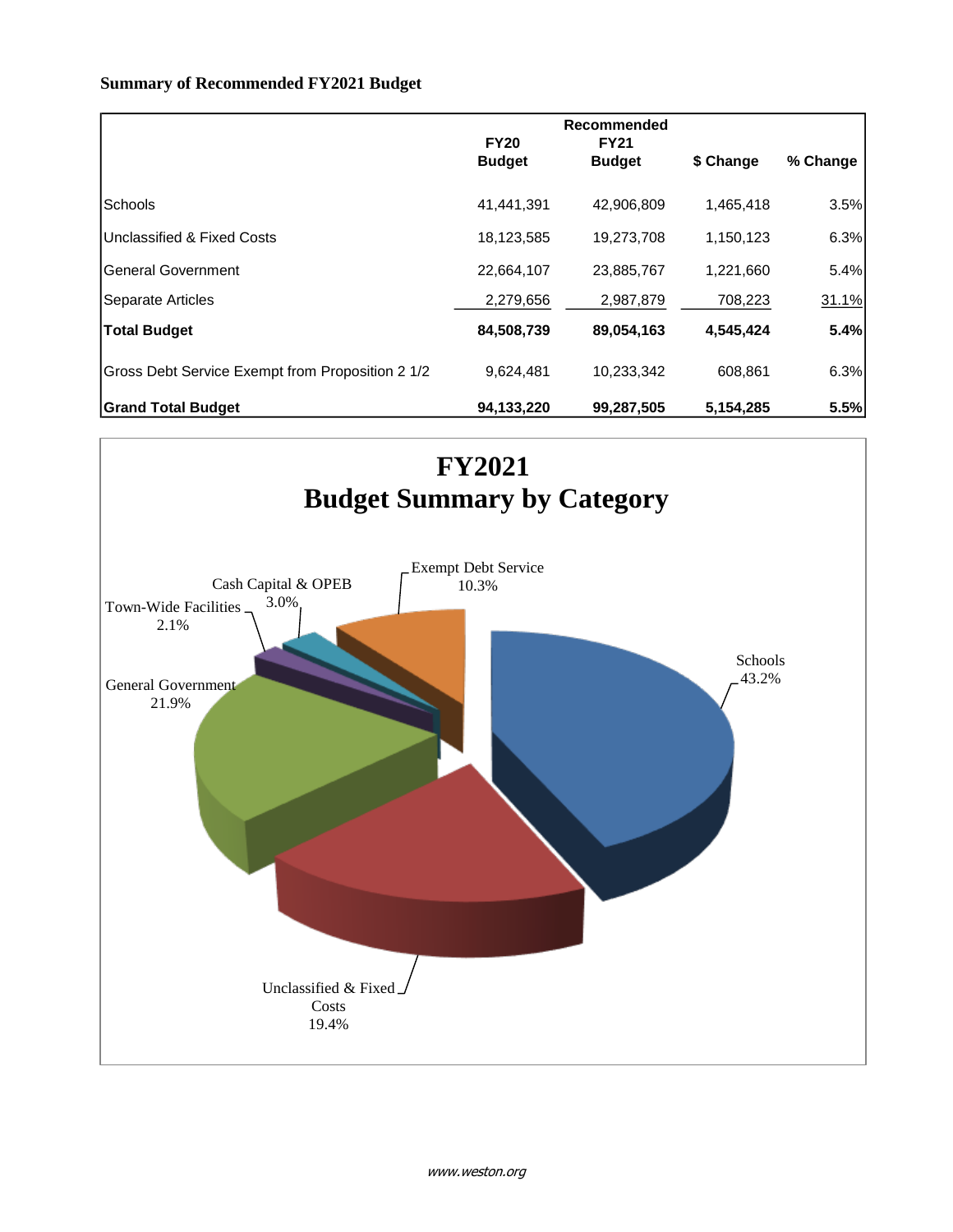## **Proposed Revenue**

Property taxes are the largest single revenue source for the Town and provides roughly 85% of total operating revenues. Property taxes are levied on real property (land and buildings) and personal property (equipment) used by Weston's non-manufacturing business firms. In accordance with State Law, the Town's Board of Assessors determines the fair market value of all taxable real property. As you probably know, the Town is heavily reliant upon residential taxes as a main source of the Town's revenues; usually in the 95% range. This highlights the need for addition commercial and industrial ventures in the community.

As the Town's primary revenue source, the Fiscal Year 2021 property tax levy limit is expected to be  $$74,541,205$ , which is an increase of  $$2,852,407$  or a 4% increase over FY2020 revenues. We have certified that the total available for appropriation to be \$89,054,163 which is comprised of property taxes, state aid, local receipts, other revenue, and the utilization of \$4,152,000 in free cash which will be used to support capital purchases in FY21.

## **Exempt Debt Service**

Exempt debt service is principal and interest payments on bonds issued for projects that have previously been approved by Town Meeting and voted to be excluded from the limits of proposition 2½. Fiscal Year 2021 net exempt debt service is projected to be \$9,981,289, an increase of roughly \$1.3 million or 15% over Fiscal Year 2020 net exempt debt service. Debt service on proposed capital projects to be considered at Annual Town Meeting is not included in the FY2021 budget; because of the expected timing of the borrowing, it will not be an impact on the budget until FY2022. Assuming approval of a debt exclusion question on the Annual Town Election ballot and approval of the proposed projects at Annual Town Meeting, the estimated amount of projects to be added to outstanding exempt debt in FY2021 is \$4,116,600.

## **Proposed Budget and Financing Plan**

There are a number of aspects of this Plan that should be highlighted:

- **1. School Department Budget** Under the Town Manager Act, the School Department budget is submitted directly to the Finance Committee and, therefore, is not included in this document except in summary form. It is expected that the School Committee will approve its recommended budget in the next few months. In order to provide a general view of the overall Town and School budget, we have included in this document the Superintendent's proposed budget, as submitted to the School Committee.
- **2. Revenue Projections** Section 2 of this budget document includes the Fiscal Year 2021 detailed revenue projections to support this proposed budget.
- **3. Budget Summary** Section 3 of this budget document includes a summary of budget recommendations for all Town departments. Detailed budget recommendations can be found in Sections 6-16.
- **4. Level Service Budget Requests**  Department managers were asked to submit "level service budgets" for Fiscal Year 2021. A level service budget is that amount of funding required to deliver the same level of services in Fiscal Year 2021 as was provided in Fiscal Year 2020. Only increases for contractual, mandated or known additional costs were allowed.
- **5. New Budget Requests**  Municipal department managers were asked to prepare a separate request for any additional staffing, services and capital budget items proposed. Recommended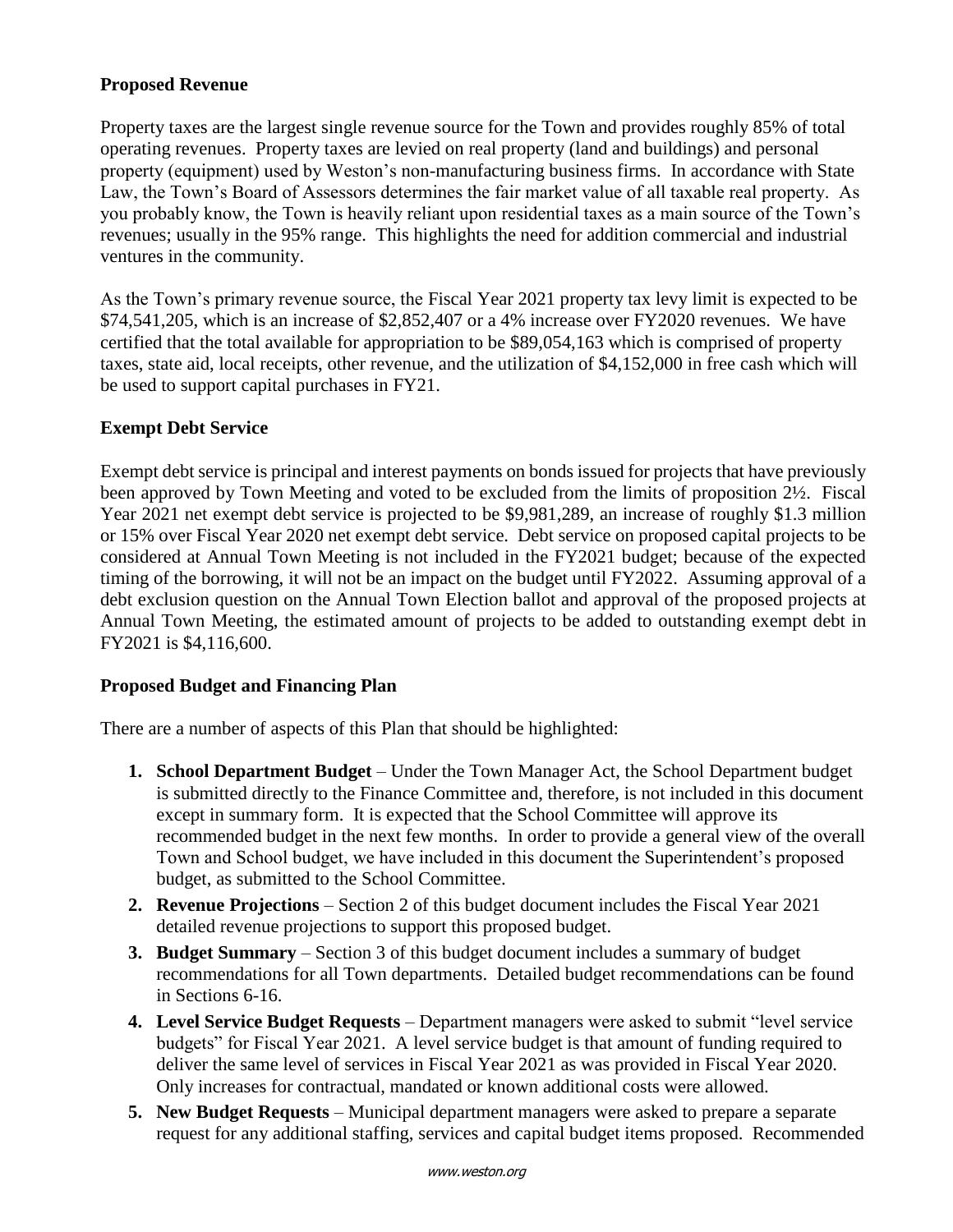new municipal requests to address increased demands for service result in an increase of \$751,286. These requests are included in the budget narrative for each departmental budget and in the budget column labeled "Town Manager's Recommendation-New Requests." They are also summarized in Section 5 of this document with the understanding that the Board of Selectmen may change this ranking as it reviews Town-wide priorities. I have also detailed \$60,000 in budget offsets thus leaving new requests being funded at \$691,286.

- **6. Reserve Policy**  This Proposed Budget and Financing Plan includes the continued implementation of the Reserve Policy updated by the Board of Selectmen in 2017. I am pleased with the efforts that Weston has made in improving reserves which is especially important to bond rating agencies when evaluating the Town's Aaa credit rating.
- **7. Capital Requests**  Sections 17-22 of the Fiscal Year 2021 Proposed Budget and Financing Plan include capital requests proposed by funding source. Capital requests are those items generally costing more than \$25,000 and having a useful life of more than five years. In addition, a five year projection of future capital projects is included.
- **8. Debt Exclusion Consideration** In prior years, the Board of Selectmen has placed before the voters Proposition 2½ debt exclusion questions for various capital projects approved or to be considered by Town Meeting. Included in Section 17, Capital Requests-Table I, are those capital projects recommended for Fiscal Year 2021 that the Board of Selectmen will want to consider as debt exclusion questions.

## **FY2021 Budget Initiatives**

Every year there are additions to level service proposed because of increased demand for services, and Fiscal Year 2021 is no exception. Below are some of the new budget initiatives found in the Fiscal Year 2021 budget.

### DPW - Roadway Maintenance – \$250,000

In the past, the Town had not kept up with roadway maintenance and repaving efforts. ystems and adjacent sidewalks at the same time. In 2014, a Pavement Management Study concluded that about \$1.5 million is needed annually to keep up with proper maintenance of Town roadways; however, this amount will not fund what is needed to "catch up" with past underfunding. In the last several years, the Town has increased the amount of Town funding to be combined with State Chapter 90 funds to meet the Town's road needs. We have been proceeding gradually in order to be sure the Department of Public Works can handle the additional work involved. This is the final year of increased funding to get to the point where the Town can properly maintain its roads and catch up for previous years of deferance. Improvement of roadways is a high priority of the Board of Selectmen.

### DPW – Traffic and Sidewalk Committee – \$25,000

Last year, the Traffic & Sidewalk Committee sought funds to meet their mission of studying and recommending actions to improve the traffic flow in Town. These resources were helpfulful to the Committee who use the funds to assist in traffic studies and consulting fees. The amount has proven to be insufficient so the Town Manager is recommending an increase of these funds.

## Fire – Two Full-time Firefighters – \$147,388 (not including benefits)

Within the Fire Department, two out of the 4 work groups have 7 firefighters assigned, and the other two work groups have 8 firefighters assigned. The addition of the 2 firefighters would bring all 4 work groups to 8 firefighters assigned. During the FY 19 budget process the finance committee recommended hiring 4 firefighters to bring all 4 work groups to 8 firefighters, however the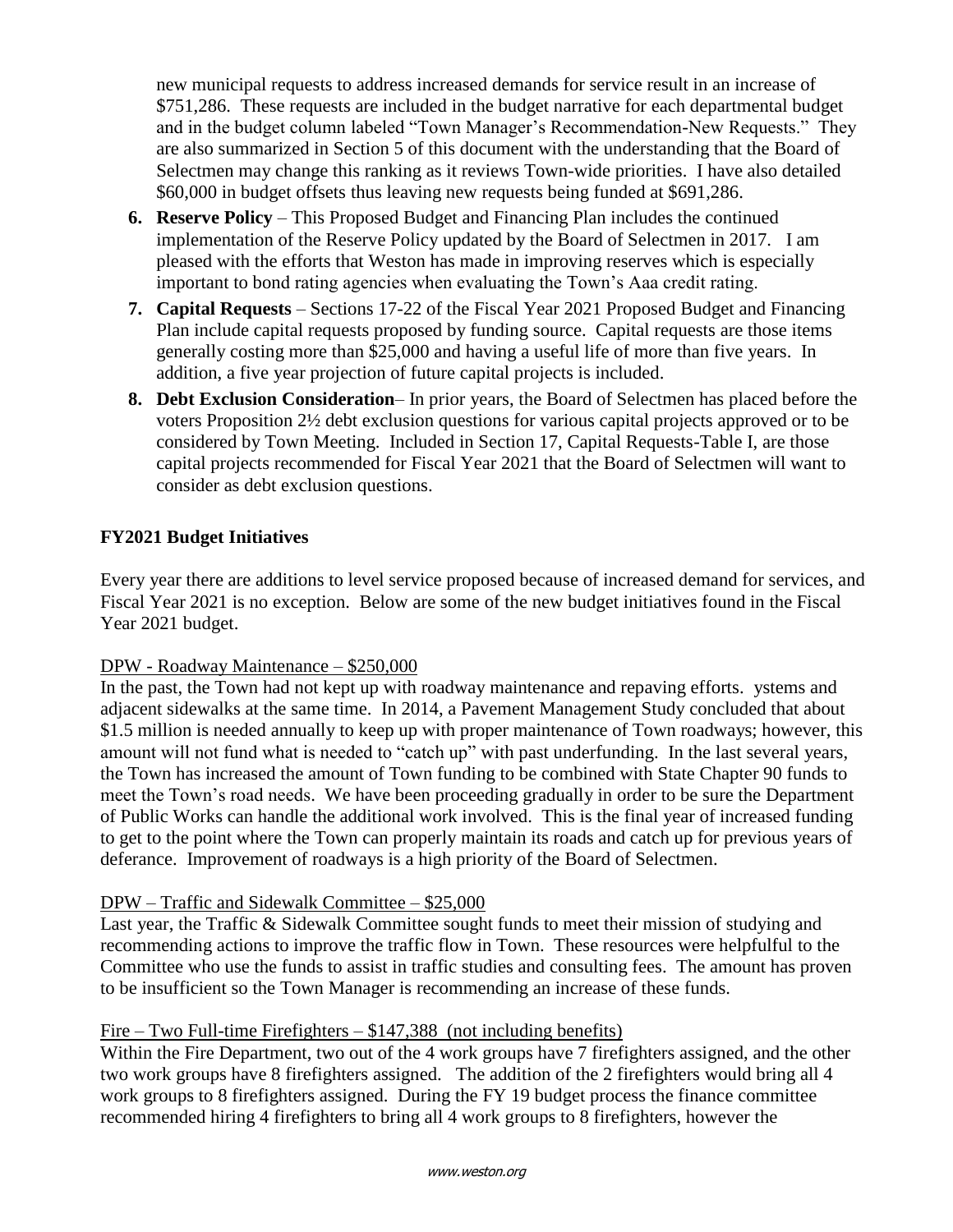implementation plan for the recommendation was in 2 installments of 2 firefighters. The Department received the first 2 firefighters in FY 19, however the Town Manager chose to review the situation before bringing forward the additional 2 firefighters. The addition of these fire fighters will help the Department respond to simultaneous calls as well as start to meet the standard for firefighters per piece of equipment.

Town Planner – Assistant Town Planner to Full-time – \$27,780 (not including benefits) Previously, funding for an Assistant Town Planner was included on a Part-time basis. The Planning Department made the case to fully fund the position. The additional hours will also be used to support the Historical Commission which has struggled with its professional/administrative duties.

### Information Technology – Software/Hosted Munis – \$76,186

This is a joint benefit to both the Town and School side of government. The Town Manager agreed to move to Munis Hosted Systems for our financial monitoring and reporting. It provides better security and backup capabilities and will be a long-term cost savings measure to the school. Any database growth will not effect the Town's local data storage either.

### Facilities – Sustainability Coordinator - \$82,000 (not including benefits)

The Sustainability Committee has made an impassioned plea for technical and administrative support. As a Green Community, the Town is entitled to significant resources through grant applications and energy management that we are currently leaving on the table. The belief is that this position would be close to, if not exceeding, the cost for the position. At this point the Town Manager is earmarking these funds to work within the Facilities Department. The structure of the position has yet to be finalized. The funds included in the draft budget is the expected cost of full-time Sustainability Coordinator although the Town Manager reserves the right to reduce the line-item as we progress through the FY21 budget process based on expected revenues.

Council on Aging – Program/Volunteer Coordinator to Full-time (7.5hrs/wk) - \$11,732 Increased demands at the Senior Center has made it difficult to carry out the mission of the department. Currently this portion of the position is supported through the COA Formula Grant; in FY21 the positon will be funded in the Weston operating budget.

### Conservation – Case Estates Land Management - \$10,000

The Conservation Commission has made the case for additional resources for the maintenance of the Case Estates land. Since the acquisition of the property the Town has struggled to keep up with the ongoing maintenance and vegetation controls. While they have had some success finding assistance from other departments in the past, increased workload in the Town has strained that possibility.

### Conservation – Trail & Fire Road Maintenance - \$14,000

This is a joint request from the Conservation Department and the Fire Department. The Town needs to do a better job of maitaining the 13 miles of fire roads which traverse our Town's conservation areas. This request will allow the Town to repair two high priority areas which have become difficult to nagivate. This request will also allow us to purchase trail maintenance materials such as lumber, hardware, gravel & other materials for the volunteers and laborers who maintain the trails.

## **Other FY2021 Budget Highlights**

Salaries

The Town is in the process of finalizing our collective bargaining agreements. Negotiations with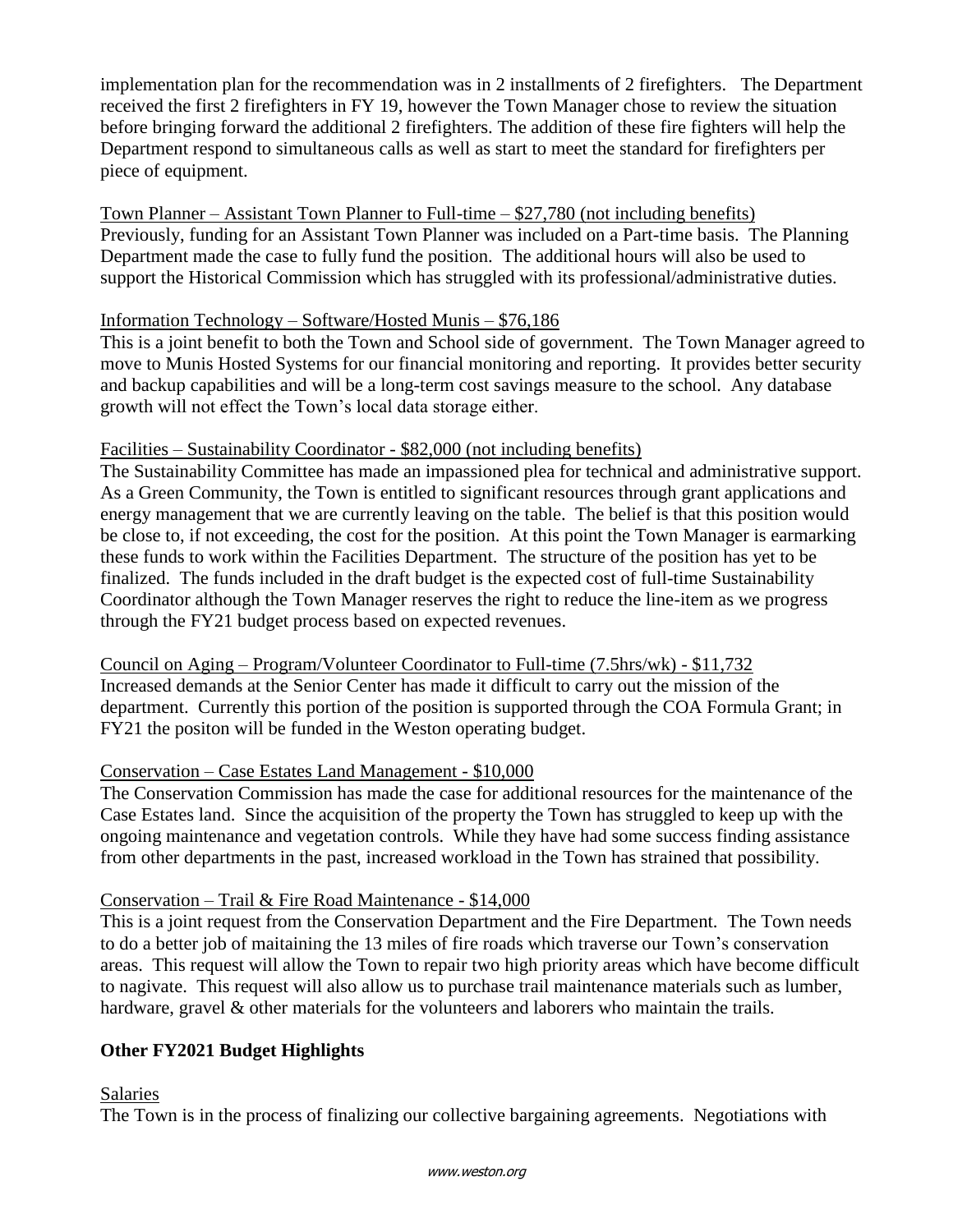unions are conducted by the School Committee for School unions and by the Town Manager in consultation with the Board of Selectmen for Municipal unions.

## Benefits

The projected increase in the Town's group health/life/medicare insurance budget for all employees is \$757,314 or 6.8%. The increase for the Middlesex Retirement System is \$380,765 or 7.2%. Although the Town's pension liability is 45.1% funded, according to the most recent actuarial study, Middlesex Retirement System is required to fully fund the liability by 2035. The Town maintains a Pension Stabilization Fund with approximately \$429,000 that can be used to smooth extraordinary increases in this appropriation, if needed.

The Town's Other Post-Employment Benefits (OPEB) contribution is increasing by \$121,223 or 5.5%. The Town's current policy is to contribute the Annual Required Contribution (ARC) each year to a trust fund maintained for the purpose of funding this long term liability over 30 years for retiree health insurance.

## Energy Savings

As a designated Green Community, Weston has taken a number of steps to make the operation of its buildings and facilities more energy efficient, thus saving energy costs. Of particular note is the impact of solar panels that were installed on the Town's landfill and also on the roof of the DPW building, which produced savings to the Town in electricity costs for Town buildings of nearly \$500,000 in FY2020. The FY2021 recommended budget includes a conservative estimate of \$450,000 in anticipated savings as a result of the solar panels.

## **FY2021 Capital Budget**

Included in Sections 17-22 of this document are the Town's Annual Capital Budget and Capital Improvement Program (CIP). The table below lists the capital requests being made for FY2021.

The recommended FY2021 Capital Budget totals \$10,195,240, of which \$4,116,600 will be proposed for borrowing with excluded debt, \$450,000 for borrowing with enterprise fund debt, \$100,000 from enterprise fund retained earnings, and \$5,528,640 from both general fund and cash capital. It should be noted that funding for all recommended FY2021 projects requiring borrowing must be approved through separate warrant articles that will be proposed at the May 2020 Annual Town Meeting.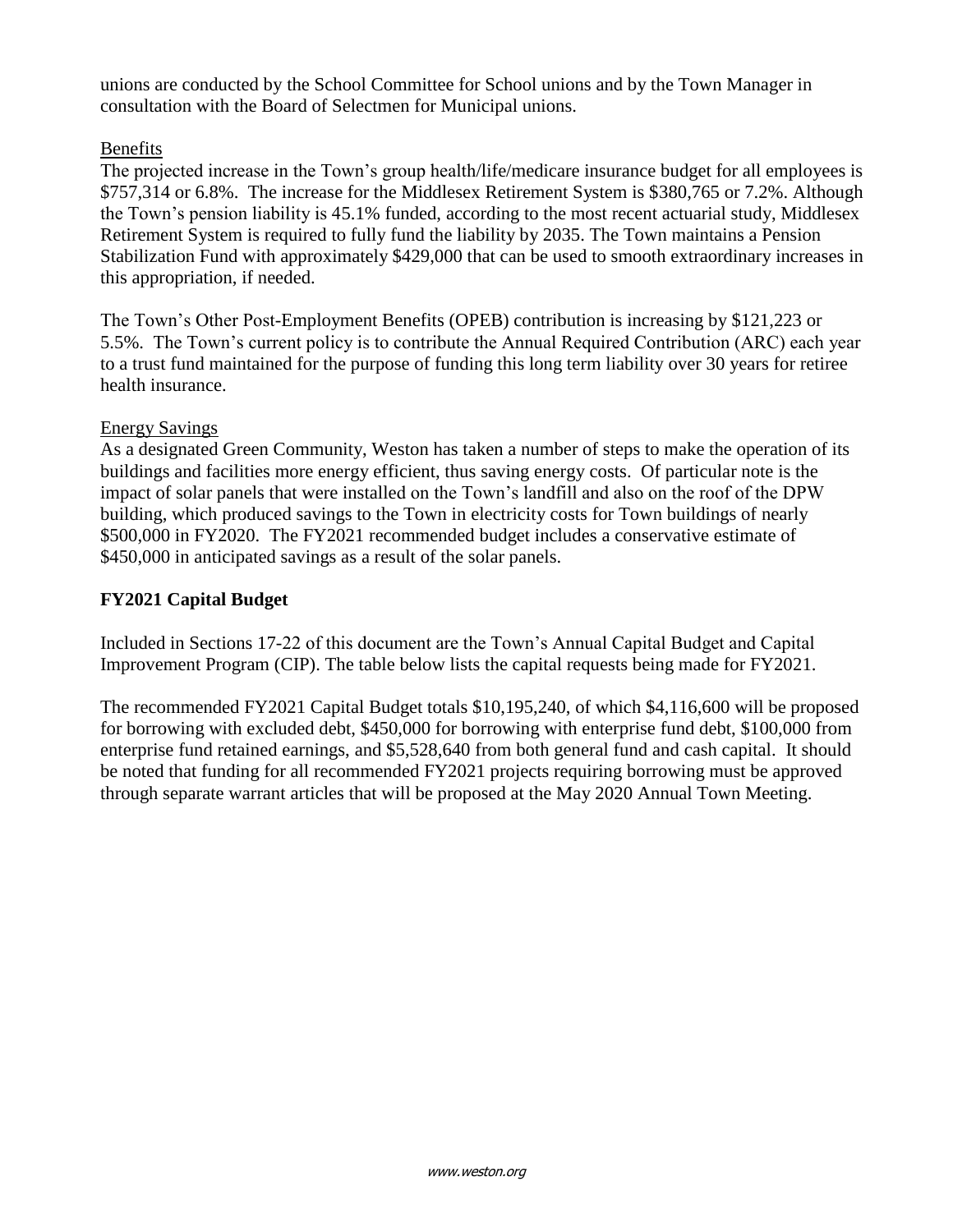|                                   | <b>FUNDING</b>              |               |
|-----------------------------------|-----------------------------|---------------|
| <b>PROJECTS BY DEPARTMENT</b>     | <b>SOURCE</b>               | <b>AMOUNT</b> |
| <b>DEPARTMENT OF PUBLIC WORKS</b> |                             |               |
| Drainage Improvements             | <b>Excluded Debt</b>        | 400,000       |
| South Side Drainage Improvements  | <b>Excluded Debt</b>        | 2,585,700     |
| Roadway Improvements              | <b>Operating Budget</b>     | 2,000,000     |
| Departmental Equipment            | <b>Operating Budget</b>     | 457,200       |
| <b>Sidewalk Reconstruction</b>    | <b>Operating Budget</b>     | 260,000       |
| <b>Guardrail Improvements</b>     | <b>Operating Budget</b>     | 50,000        |
| Water Hydrant Rehab Program       | <b>Operating Budget</b>     | 40,000        |
| Water Storage Tank Program        | <b>Operating Budget</b>     | 7,500         |
| 128 Pump Building Demolition      | <b>Operating Budget</b>     | 51,000        |
| Paines Hill Tank Replacement      | Enterprise Fund Debt        | 200,000       |
| Water Main Rehab Program          | <b>Enterprise Fund Debt</b> | 250,000       |
| <b>SUBTOTAL</b>                   |                             | \$6,301,400   |
| <b>FACILITIES TOWN-WIDE</b>       |                             |               |
| Town-Wide Facilities Improvements | <b>Operating Budget</b>     | 636,835       |
| <b>SUBTOTAL</b>                   |                             | \$636,835     |
| <b>FIRE DEPARTMENT</b>            |                             |               |
| Ambulance                         | Cash Capital                | 350,000       |
| Equipment                         | Cash Capital                | 200,000       |
| Shift Commander Vehicle           | Cash Capital                | 70,000        |
| <b>SUBTOTAL</b>                   |                             | \$620,000     |
| POLICE DEPARTMENT                 |                             |               |
| Vehicles, Equipment & Maintenance | <b>Operating Budget</b>     | 165,000       |
| <b>SUBTOTAL</b>                   |                             | \$165,000     |
| <b>SCHOOL DEPARTMENT</b>          |                             |               |
| Network Updates                   | <b>Excluded Debt</b>        | 1,130,900     |
| School - Bus Replacement (3)      | <b>Operating Budget</b>     | 273,303       |
| <b>SUBTOTAL</b>                   |                             | \$1,404,203   |
| <b>RECREATION DEPARTMENT</b>      |                             |               |
| Equipment - Truck Replacement     | Cash Capital                | 32,000        |
| <b>SUBTOTAL</b>                   |                             | \$32,000      |
| <b>BROOK SCHOOL APARTMENTS</b>    |                             |               |
| Repairs & Replacements            | <b>Operating Budget</b>     | 174,802       |
| Capital Improvements              | <b>Retained Earnings</b>    | 100,000       |
| <b>SUBTOTAL</b>                   |                             | \$274,802     |
| TOTAL FY21 CAPITAL BUDGET         |                             | \$9,434,240   |

The pie chart below shows the breakdown of funding sources by category for the proposed FY2020 Capital Budget.



www.weston.org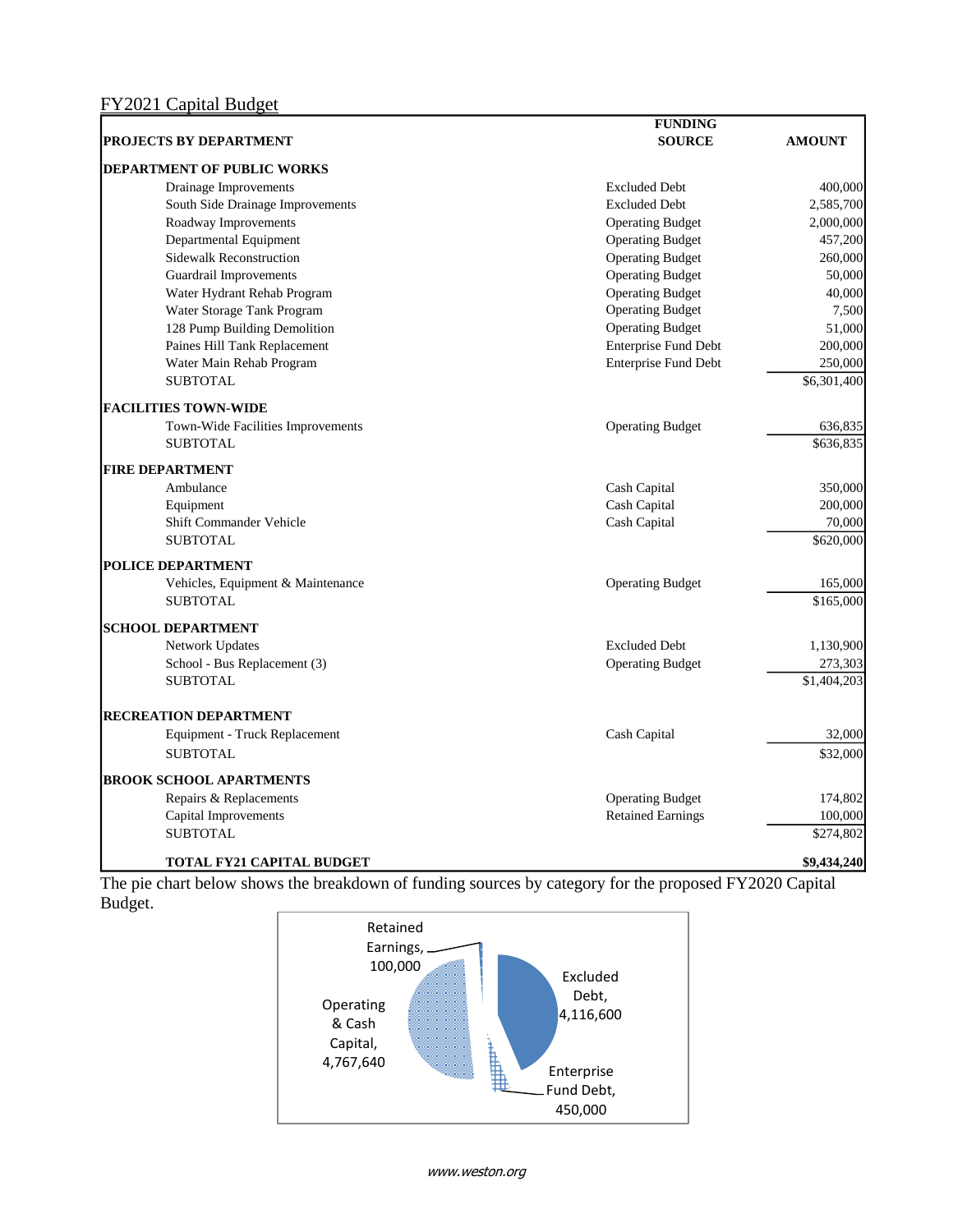## **How does the recommended FY2021 Budget support the Board of Selectmen's stated priorities?**

Following are projects and priorities on which the Board of Selectmen is currently focusing that are addressed in the FY2021 budget:

1. A) Accelerate roadway maintenance; and B) Develop plan with resources required to improve roadway maintenance so all roads can receive a score of 70 or greater by 2028.

*An additional \$250,000 is proposed. This plan calls for the utlization of \$250,000 in Free Cash to add to our annual appropriation for roadway improvements to bring that amount to \$2,000,000; our funding goal. This will help us greatly achieve the stated roadway improvement goal. In addition the creation of a Project Management position in the DPW will greatly improve our capacity to meet the stated roadway improvement goal.*

2. Design improvements to Town Center – underground utilities, parking, sidewalks, etc.

*This project is in the construction phase. The project has been progressing well and we envision completion of the project sometime in 2021.* 

3. Obtain construction funding for the Josiah Smith Tavern Re-Use project.

*This project is in the construction phase. The project has been awarded and a notice to prooceed is imminent. We envision completion of the project sometime in 2021.*

4. Assist in progressing the Rte. 20 and the Rte. 30 Transportation Improvement Plan projects through to obtain state funding.

*The additional funds for the Traffic & Sidewalk Committee are there to support this effort.*

5. Improve cell phone service.

*This project is in the study phase with consulting fees planned in the Selectmen's consultant line item.*

## **Acknowledgments**

Preparing a budget document with this level of detail is a significant undertaking. I would like to express my appreciation to all of the Town's department managers and board and committee members who contributed to the development of this budget. I would like to offer special thanks to Finance Director/Town Accountant Susan Kelley for coordinating and overseeing the budget process, working with Financial Analyst Charles Young, to prepare the budget spreadsheets, debt service and revenue projections, and other analysis. Assistant Town Manager/Human Resources Director Lisa Yanakakis prepared, analyzed and confirmed amounts needed for costs related to employee benefits and salary changes. Weston has a great team in the community and I am proud to work with them.

## **Conclusions**

Exempt debt service is certainly increasing based on the number of large projects recently approved by